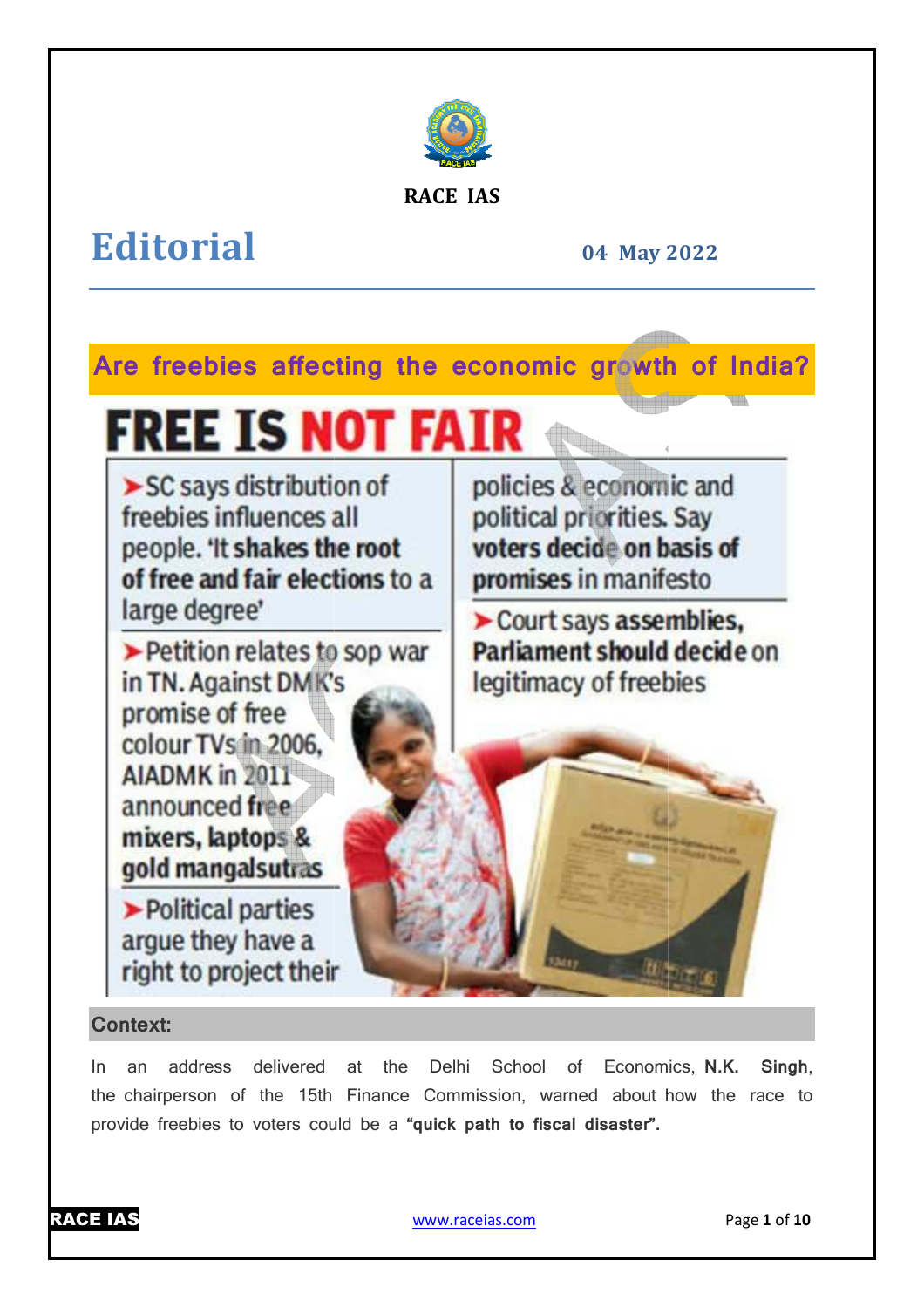He also noted that **freebies could be harmful** for the long-term economic growth of the country and emphasised the need to **distinguish between productive and unproductive forms** of welfare spending.

**Need to look at the definition of freebies itself:**

- 1. The **term "freebies"** gives you an impression of something that is a **dole or a gift given to the population.**
- 2. Political parties promise to offer free electricity/water supply, monthly allowance to unemployed, daily wage workers and women as well as gadgets like laptops, smartphones etc. in order to secure the vote of the people.
- 3. The states have become habituated to giving freebies, be it in the form of loan waivers or free electricity, cycles, laptops, TV sets and so on.
- 4. Certain kinds of expenditure that are done under populist pressures or with elections in mind may be questionable.
- 5. But given that in the last 30 years there has been **rising inequality**, some kind of relief to the population in the **form of subsidies may not be unjustified** but actually necessary for the economy to continue on its growth path.

**Is there a trend of deterioration in the financial situation of States? Are freebies the reason for it?**

When the argument is framed as **freebies versus fiscal stability**, a binary answer is often not possible.

Some of them are extremely justifiable, some of them are not. As far as fiscal stability and financial deterioration is concerned, if we see the welfare spending of the States, and if it is sustainable and affordable, then that is fine as it is the prerogative of the political executive.

### **Freebies versus Fiscal stability:**

We must understand **what exactly we mean by fiscal stability**.

- 1. Broadly speaking, in common parlance, fiscal stability is a situation in which the government is able to deploy its fiscal policy **towards long-term economic objectives**, which are high employment and growth rates.
- 2. That leads us **to measures of fiscal stability**. If you see the study of the State finances conducted by the Reserve Bank of India, you find that

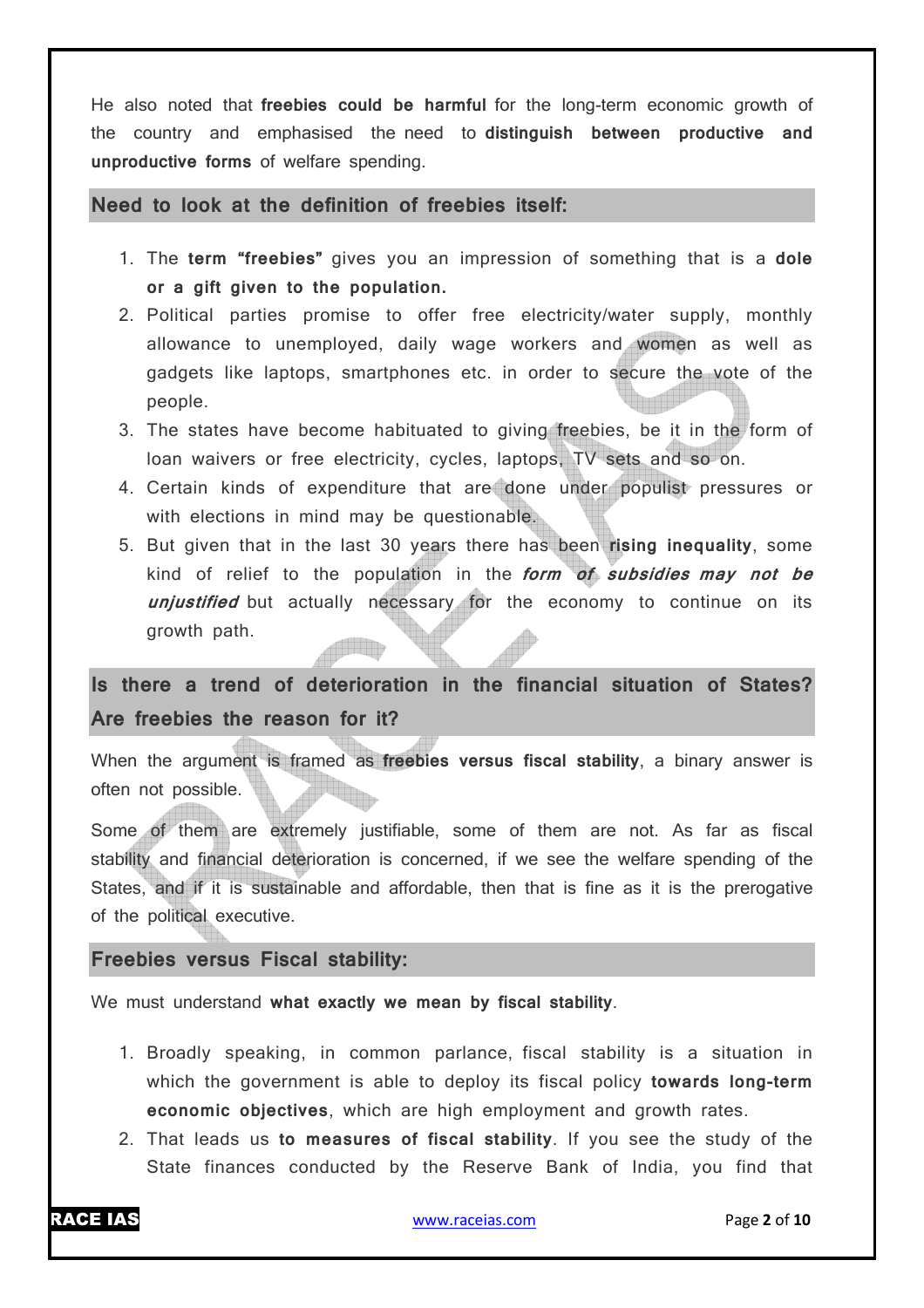from 2005 onwards, in aggregate, States have adhered to the limit in terms of their gross fiscal deficit, which is the gap between the total revenue of the State and the total expenditure.

- 3. The mandate is under the **ceiling of the fiscal responsibility legislation**, which allows them to keep the gross fiscal deficit within an **aggregate limit of 3% of GDP.**
- 4. The only years  $-$  apart from the pandemic years  $-$  when these limits were breached were 2009-10, 2015-16 and 2016-17.
- 5. 2009-10 was a crisis year and 2015-16 and 2016-17 were years of power sector reforms in which power sector debt was taken over by the state governments.

#### **What is the trajectory of the outstanding debt?**

Outstanding debt reduction has actually progressed quite well in the case of the States.

From a **high of 31% of GDP**, it came down by almost 10 percentage points to about 22% of GDP by 2014-15. After that, it has inched up about five percentage points by FY 2020.

If we compare this with the Central government's track record, the Central government has never been able to adhere to fiscal deficit limits.

Secondly, **when it comes to debt reduction**, the Central government's debt-to-GDP limit is supposed to be 40%, but it has now **crossed 90% of GDP.**

So, the problem of fiscal stability is more pressing at the level of the Centre.

**How much of this poverty reduction is due to growth versus the welfare measures taken by the Centre?**

- 1. We don't have official poverty estimates after 2011-12. The only estimates that we have are from a number of independent studies by private researchers.
- 2. There is at least one study that concludes that the rate of poverty reduction has slowed down under the Modi government.
- 3. There is also a consensus that the welfare measures such as the Mahatma Gandhi National Rural Employment Guarantee Act (MGNREGA) and the public distribution system, have contributed to poverty reduction.

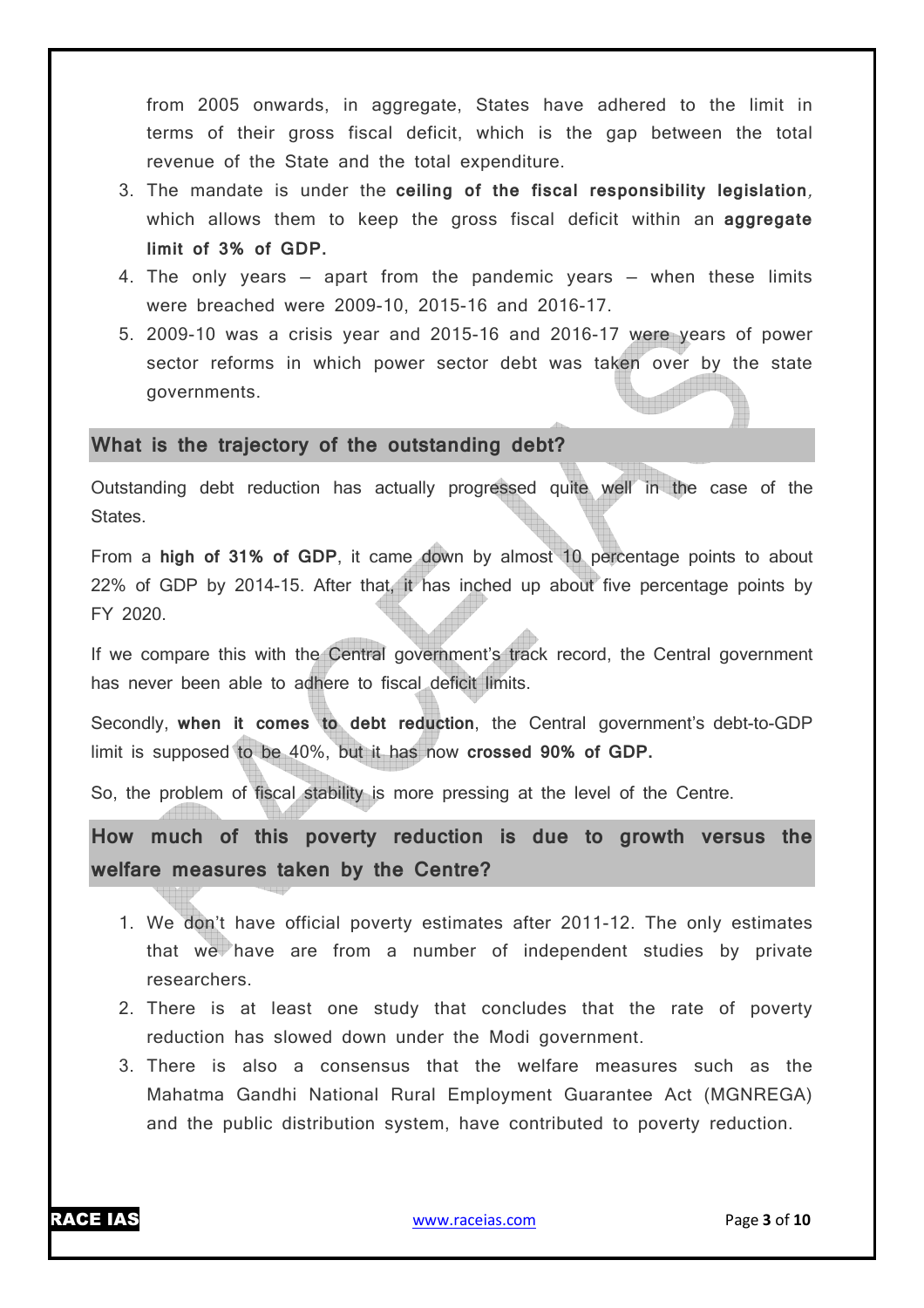- 4. The strengthening of these programmes has definitely contributed to poverty reduction. This does not mean that growth does not have a role to play in reducing poverty.
- 5. Remember, we are in a slowdown simply because **demand in the economy overall has collapsed.** And welfare spending has been able to at least prevent consumption demand from falling any further.

**What proportion of spending by States is productive rather than aimed simply at gaining votes in elections?**

- 1. In a democracy where political parties try and get votes from every section of the population, there is obviously a tendency for State governments to try and provide some kind of relief to voters.
- 2. For example, the MGNREGA type of spending and subsidy in the form of food ration schemes. These go a long way in increasing the productive capacity of the population. So, they're not just doles.
- 3. They **build a healthier and a stronger workforce**, which is a necessary part of any growth strategy.
- 4. That is similar to a state spending on education or health. One can call these as an investment for the long-term, for improving the productive capacity of the population.
- 5. But yes, there are obviously cases where State governments have gone astray and have gone into providing all sorts of freebies or gifts.
- 6. But when it comes to simply giving away loan waivers, experts are not in favor of these because they have **undesired consequences** such as **destroying the whole credit culture** and it blurs the very basic question as to why is it that a large majority of the farming community is getting into a debt trap repeatedly.

### **Issue of unproductive and productive spending:**

- 1. There are always ways to **restructure bank loans** to medium and small enterprises in the event of a **downturn in the business cycle** or any kind of extraordinary shock.
- 2. We can talk about **loan waivers in the light of weather and other risks** and also the fact that crop insurance has by and large always failed to offset shocks in agriculture.

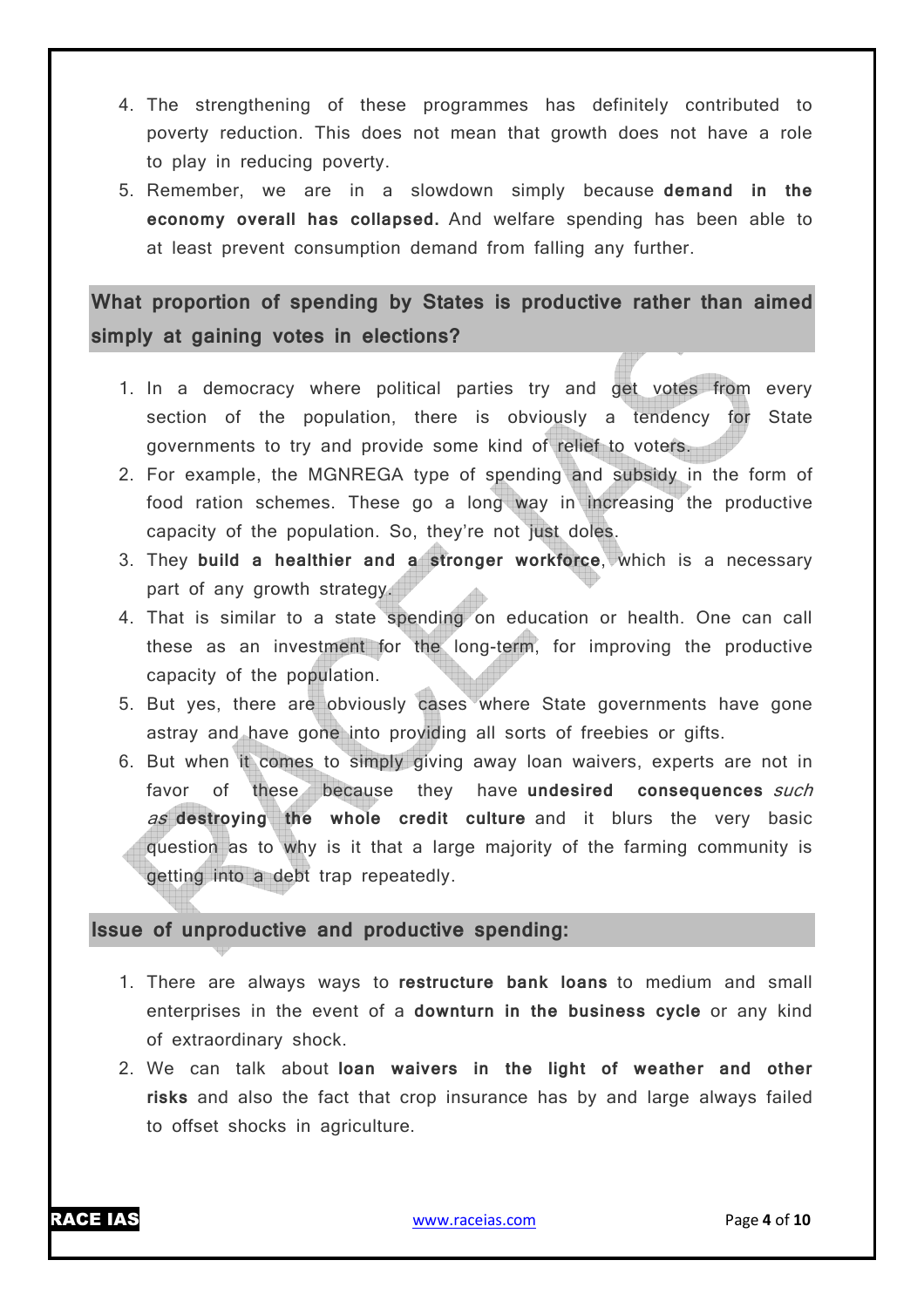- 3. Also, we are in a position where **direct benefits transfer** can be used to deliver loan waivers directly to distressed farmers and the cost of the waiver is immediately taken on the government's budget and financial intermediaries are not involved.
- 4. The **tendency towards unproductive spending** is not more pronounced at the level of the States as compared to the Centre.
- 5. If we look at social sector expenditure, there is a **rising trend at the level of the States,** but then the rising trend at the level of the Centre is extraordinarily high.
- 6. And if you look at the core sector schemes, then the **revenue spending component is as high as 65-68%.** So almost two-third of the expenditure is revenue expenditure.
- 7. The **issue of unproductive and productive spending** should be looked at in this light and in the light of **mounting interest payments.**

### **Conclusion:**

**Fiscal stability is not just about expenditure but also about revenues**. And mind you, the Centre also engages in giving out freebies not just to the poor people but also to a large number of corporations.

There is a need to understand the impacts of freebies from the economic sense and connect it with the taxpayers money.

It is also essential to **distinguish between subsidy and freebies** as subsidies are the justified and specifically targeted benefits that arise out of demands.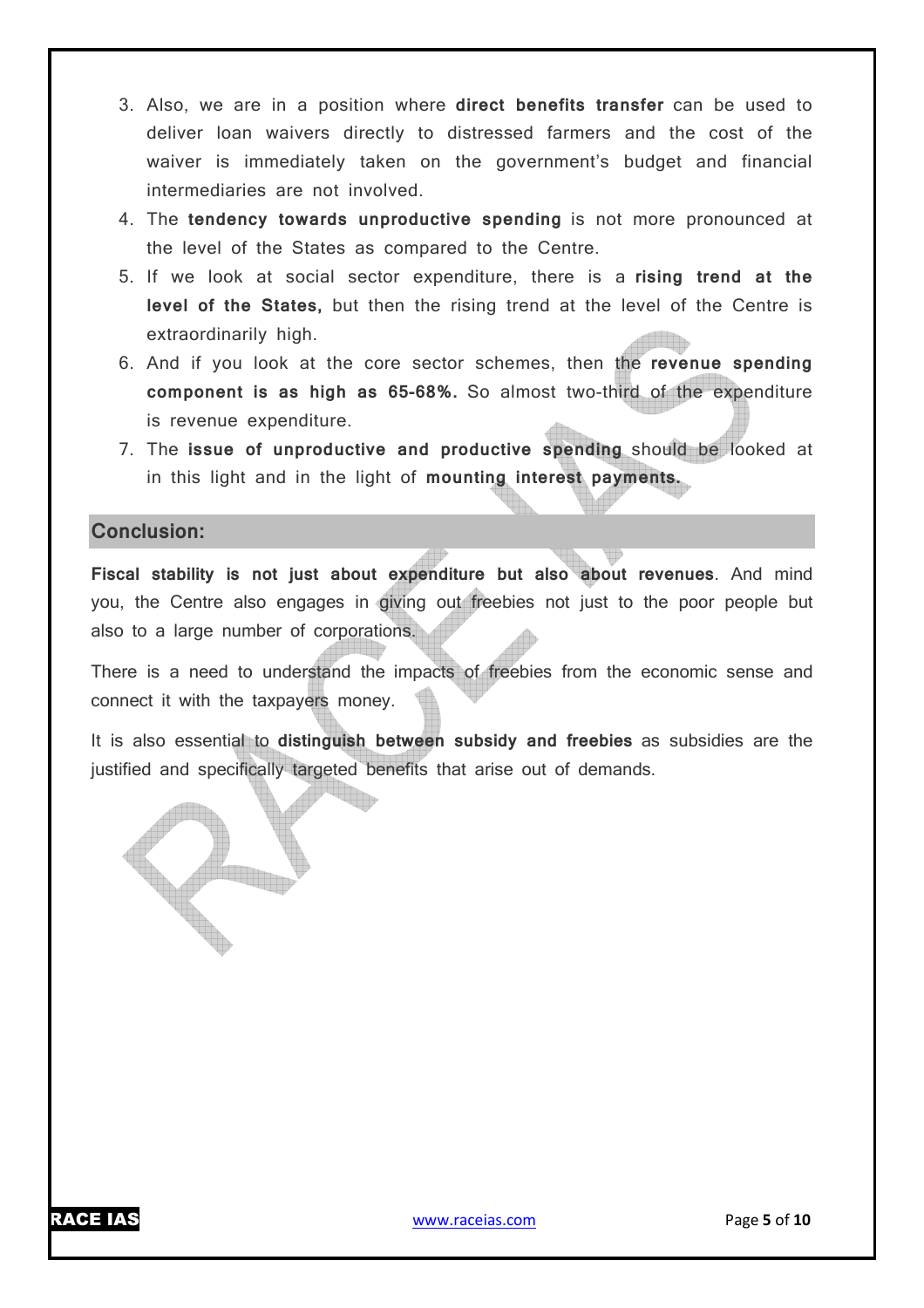### **'Mission Antyodaya' should not fall by the wayside**



### **Background:**

In India, **8.88 crore households** are found to be deprived and poor households as per Socio Economic Caste Census (SECC) of 2011 from the **perspective of multidimensional deprivations** such as shelterlessness, landlessness, households headed by single women, SC/ST household or disabled member in the family.

These households require targeted interventions under government's various schemes and programmes in areas such as wage creation, skill generation, social security, education, health, nutrition and livelihood creation.

### **Therefore, 'Mission Antyodaya':**

- 1. In this context, 'Mission Antyodaya' seeks to converge government interventions with Gram Panchayats as the basic unit for planning by following a saturation approach by pooling resources – human and financial – **to ensure sustainable livelihoods.**
- 2. It is a State led initiative for rural transformation to make a real difference based on measurable outcomes to the lives of 1,00,00,000 households in 5,000 rural clusters or 50,000 Gram Panchayats in 1,000 days.
- 3. The **'Mission Antyodaya' project** of the Government of India launched in 2017-18 (and cast in a convergence framework avowedly to eradicate

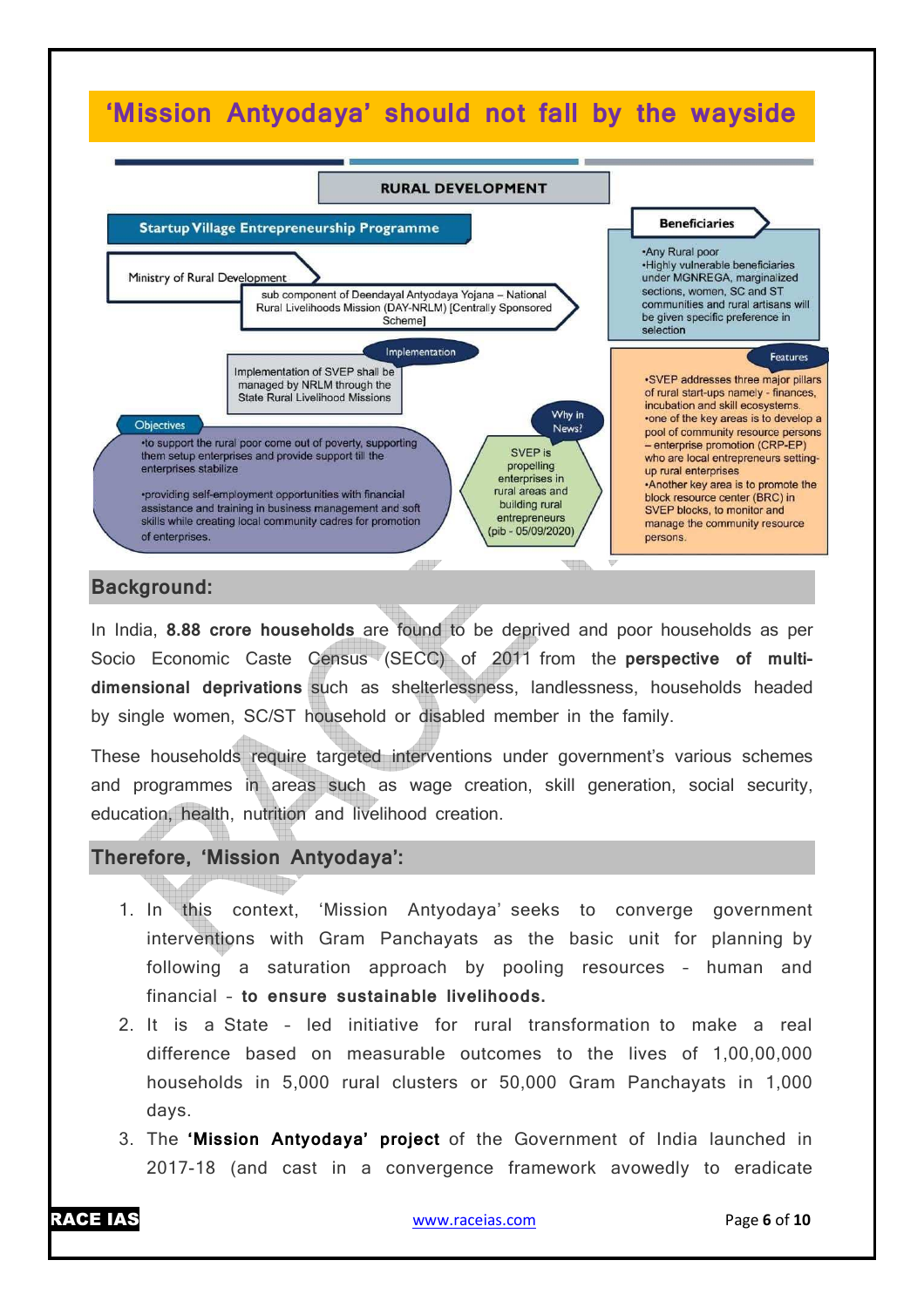poverty in its multiple dimensions among rural households) bears great promise **to revive the objectives** of these **great democratic reforms.**

4. The Ministry of Panchayati Raj and the Ministry of Rural Development act as the nodal agents to take the mission forward.

### **Constitutional provisions:**

The **Indian Constitution** mandates local governments to prepare and implement plans for **'economic development and social justice' (Articles 243G and 243W).**

Several complementary institutions and measures such as the gram sabha to facilitate people's participation, the **District Planning committee (DPC)** to prepare bottom up and spatial development plans, the State Finance Commission (SFC) to ensure vertical and horizontal equity, one-third reservation for women (in most States, now 50%), population-based representation to Scheduled Caste/Scheduled Tribe communities, and so on were introduced to promote this goal.

Even so, **India's decentralisation reforms** (with no parallel in federal history) have failed to take the decentralisation process forward in **delivering social justice and progress in rural India.**

Moreover, the revealing statistics brought into the public domain by the **Socio-Economic and Caste Census (SECC) 2011** were 'demanding' remedial intervention.

Paradoxically, In a country that spends more than  $\cdot$  3 trillion every year for the rural poor from the Central and State Budgets and bank-credit linked self-help programmes. Indeed, the 'Mission Antyodaya' project was a needed intervention.

**Key goal is to identify the gaps in basic needs at the local level:**

- 1. The **main objective of 'Mission Antyodaya'** is to ensure optimum use of resources through the **convergence** of various schemes that address multiple deprivations of poverty, making **gram panchayat the hub of a development plan**.
- 2. This planning process (whose intellectual heritage is traced to the people's plan of Kerala) is supported by an annual survey that helps to assess the various development gaps at the gram panchayat level, by collecting data regarding the **29 subjects** assigned to panchayats **by the Eleventh Schedule** of the Constitution.
- 3. These subjects are broken down into 112 parameters for data collection using detailed questionnaires.

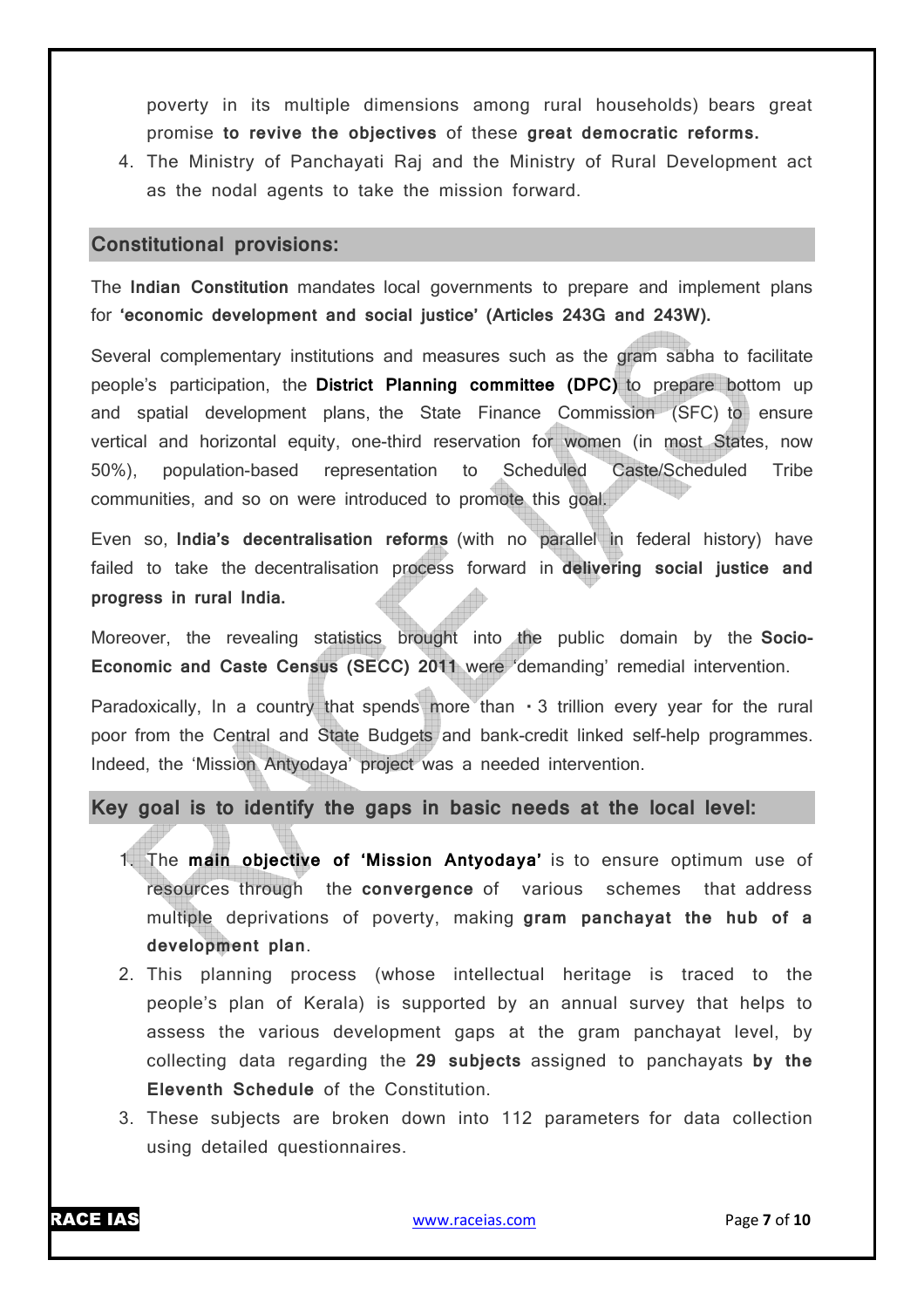- 4. Also, data regarding health and nutrition, social security, good governance, water management and so on are also collected.
- 5. The idea of the Ministry of Panchayati Raj **to identify the gaps in basic needs at the local level,** and integrating resources of various schemes, self-help groups, voluntary organisation and so on to finance them **needs coordination and capacity-building of a high order.**
- 6. If pursued in a genuine manner, this can foster **economic development** and **inter-jurisdictional equity**.
- 7. Although two major reports, one on **infrastructure** and **service gaps** and the other on a composite index, have been in the public domain, they do not seem to have attracted public discussion.

#### **Gaps in gram panchayats:**

The **'Mission Antyodaya' survey in 2019-20** for the first time collected data that shed light on the **infrastructural gaps from 2.67 lakh gram panchayats**, comprising **6.48 lakh villages** with 1.03 billion population.

The data set updated annually enables development planning sectorally and spatially, from the village level to the State and the country as a whole.

For an insight into the gap report, we may use the State-wise break-up of the scorevalues.

The total number of gram panchayats for all the 18 States that have reported adds up only to 260, constituting only 0.10% of the total 2,67,466 gram panchayats in the country.

If we consider a score range of 70-80 as a respectable attainment level, Kerala tops but accounts for only 34.69% of gram panchayats of the State, the corresponding all-India average is as low as 1.09%.

Even for Gujarat which comes next to Kerala, gram panchayats in this bracket are only 11.28%.

### **Social justice still distant:**

- 1. The composite index data, a sort of surrogate for human development, are also not encouraging.
- 2. Although only 15 gram panchayats in the country fall in the bottom range below 10 scores, more than a fifth of gram panchayats in India are below

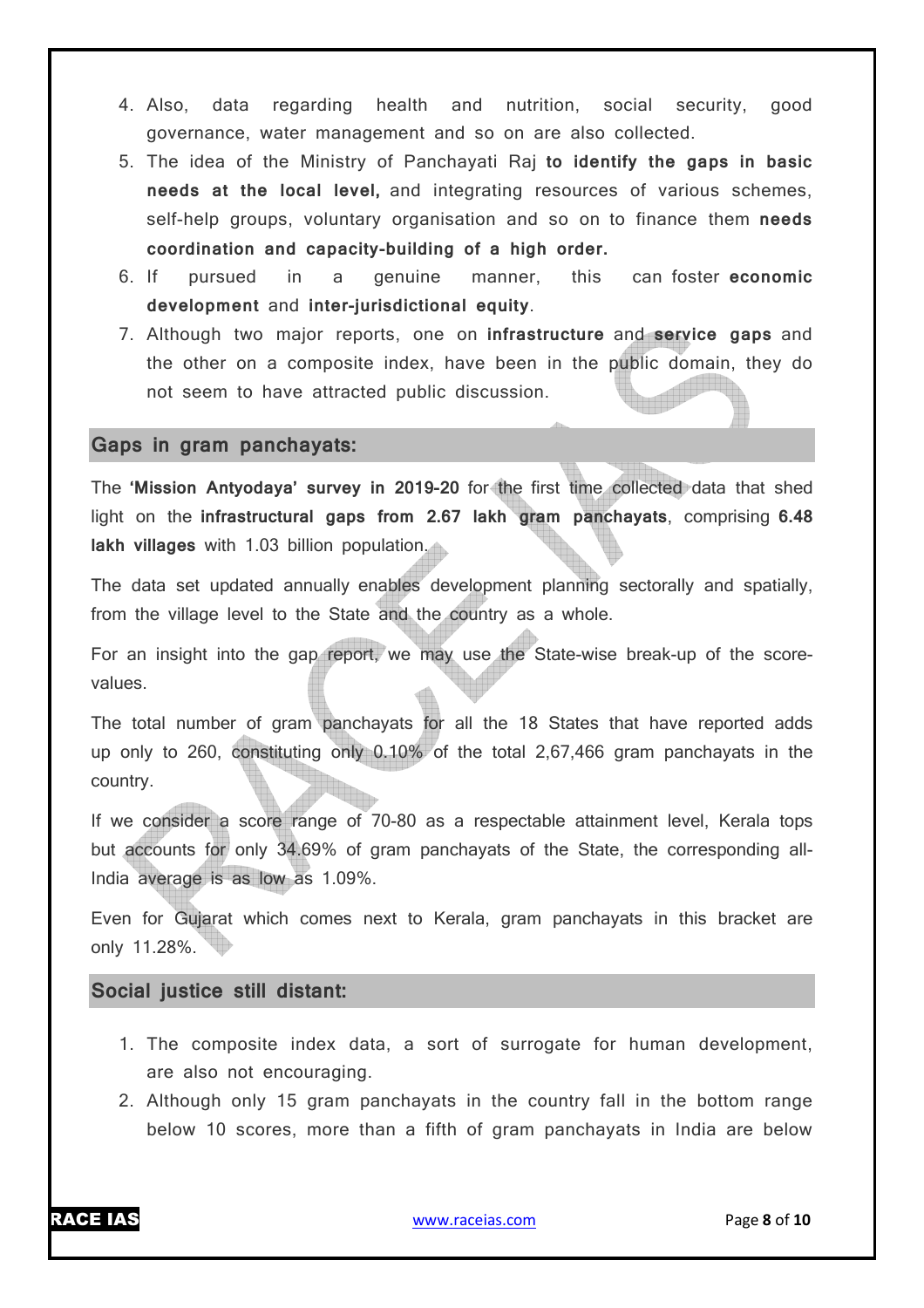the 40 range. All the gram panchayats in Kerala are above this and stand out in contrast to the rest of the States.

- 3. While in the country as a whole only 7.37% have a composite index in the 70-100 bracket, Gujarat (which tops the list) has 20.5% in the range, followed by Kerala (19.77%) and Karnataka (17.68%).
- 4. The gap report and the composite index show in unmistakable terms that building **'economic development and social justice'** remains a distant goal even after 30 years of the decentralization reforms and nearly 75 years into Independence.
- 5. Government announced the Mission Project in his Budget speech of 2017- 18 with the specific target "to make 50,000 gram panchayats poverty free by 2019, the 150th birth anniversary of Gandhiji".
- 6. Nothing happened but the goal posts have been moved to 2022, to coincide with the 75th anniversary of Independence, on August 15. Removing goal posts is a poor game.

### **Need of the hour: Rectify these lapses**

The scope to reduce the growing rural-urban disparities is tremendous.

Given the 'saturation approach' (100% targets on select items) of the Ministry of Panchayati Raj, the possibilities of realising universal primary health care, literacy, drinking water supply and the like are also immense.

But there is no serious effort to **converge resources** (the Mahatma Gandhi National Rural Employment Guarantee Act, the National Rural Livelihood Mission, National Social Assistance Programme, Pradhan Mantri Awas Yojana, etc.) and **save administrative expenses.**

Another lapse is the **failure to deploy the data to India's fiscal federalism**, particularly to improve the transfer system and horizontal equity in the delivery of public goods in India at the sub-State level. Evidently the Fifteenth Finance Commission has missed it.

### **Conclusion:**

The constitutional goal of planning and implementing economic development and **social justice** can be achieved **only through strong policy interventions**.

The government should **reduce the growing rural-urban disparities** across primary health care, literacy, drinking water supply and other issues.